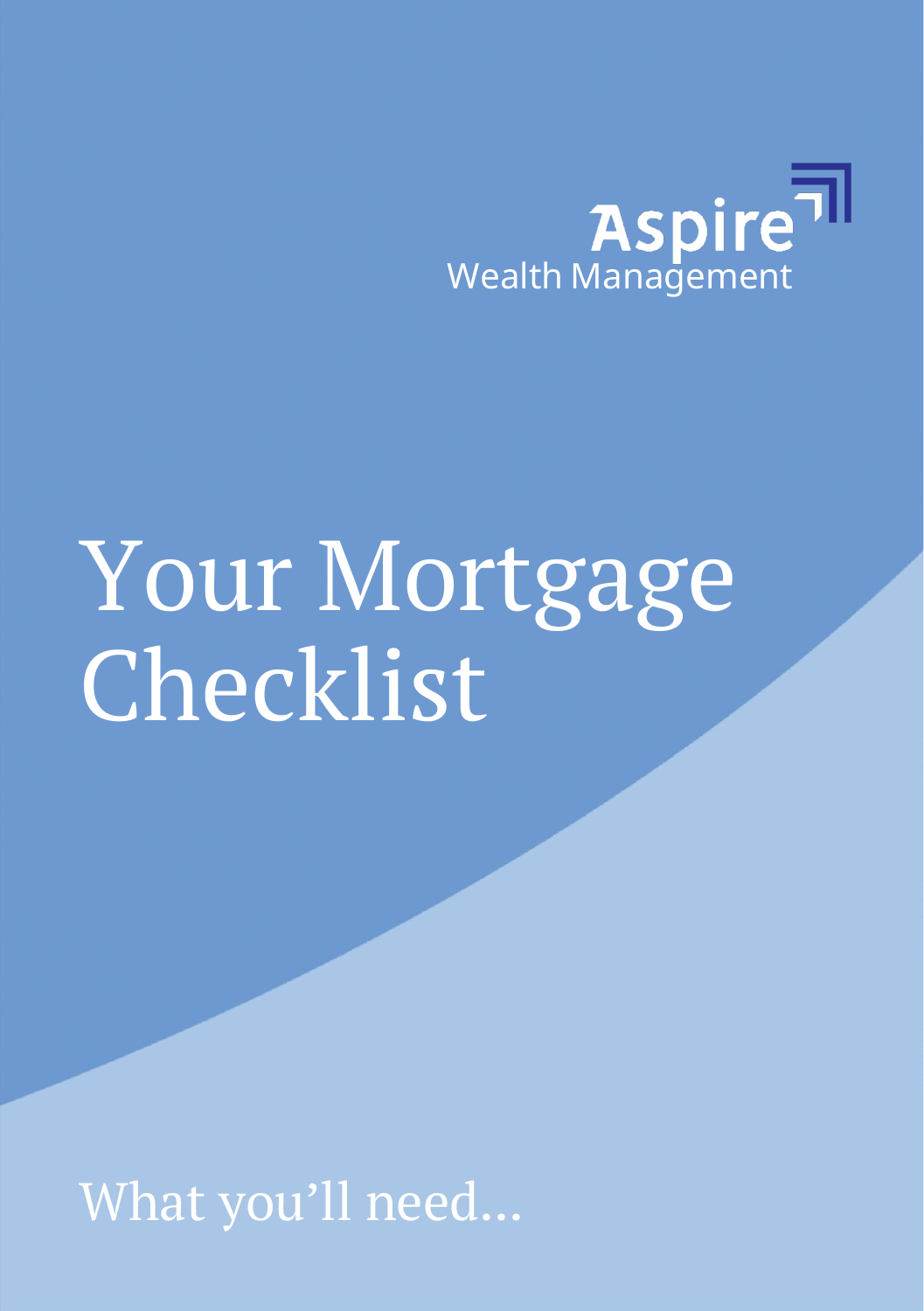| <b>General Information:</b>                                                                                                                                                     | 1st<br><b>Applicant</b> | 2nd<br><b>Applicant</b> |
|---------------------------------------------------------------------------------------------------------------------------------------------------------------------------------|-------------------------|-------------------------|
| Signed & completed Aspire Wealth<br><b>Management Application Form</b><br>Clear Photo I.D. (Current Passport or<br>Driver's License) & Utility Bill for address<br>verification |                         |                         |
| 6 months recent consecutive current<br>account bank statements                                                                                                                  |                         |                         |
| 12 months recent mortgage statements                                                                                                                                            |                         |                         |
| Signed copy of Aspire Wealth<br>Management Terms of Business letter                                                                                                             |                         |                         |
|                                                                                                                                                                                 |                         |                         |

| <b>For Employees:</b>                                                                                                                                                 | 1st<br><b>Applicant</b> | 2 <sub>nd</sub><br><b>Applicant</b> |
|-----------------------------------------------------------------------------------------------------------------------------------------------------------------------|-------------------------|-------------------------------------|
| 3 months up-to-date consecutive<br>payslips are needed to confirm your<br>basic salary                                                                                |                         |                                     |
| 6 months statements are required for<br>any savings/investments                                                                                                       |                         |                                     |
| Your Employment Detail Summary must<br>be provided as well as payslips. This<br>form should show full details of all<br>allowances, overtime, bonus and<br>commission |                         |                                     |
| 6 months most recent credit card<br>statements                                                                                                                        |                         |                                     |
| 6 months statements are required<br>for any borrowings other than mortgage                                                                                            |                         |                                     |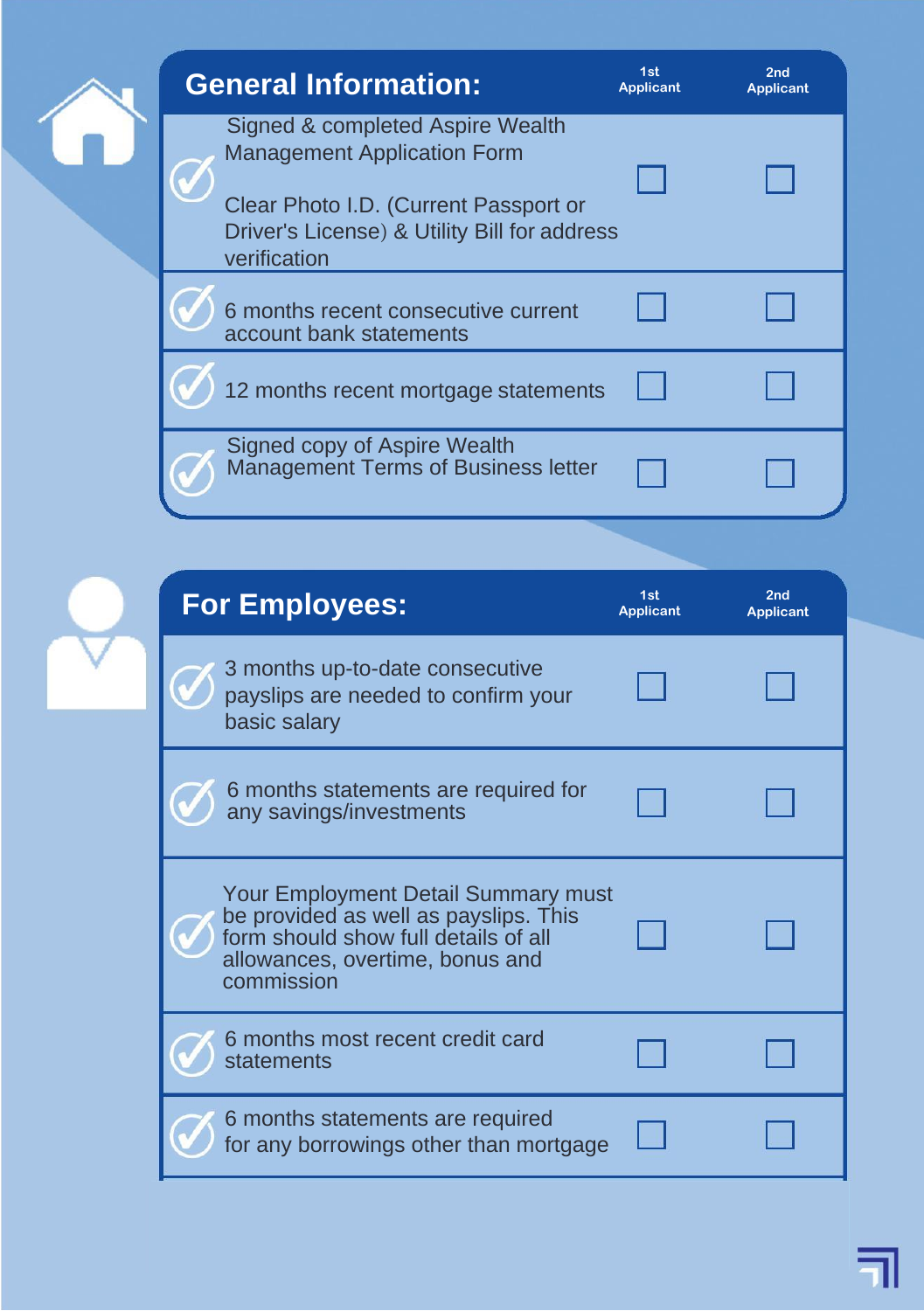| If you are Self-Employed/ Sole Trader<br>/Director of a Limited Company | 1st<br><b>Applicant</b> | 2 <sub>nd</sub><br><b>Applicant</b> |  |
|-------------------------------------------------------------------------|-------------------------|-------------------------------------|--|
| 2 years audited/trading accounts<br>(certified by your accountant)      |                         |                                     |  |
| Minimum 6 months recent bank<br><b>Statements</b>                       |                         |                                     |  |
| Minimum 6 months statements for<br>any borrowing                        |                         |                                     |  |

| <b>Evidence of Source of Funds to</b><br>complete Purchase                                                 | 1st<br><b>Applicant</b> | 2 <sub>nd</sub><br><b>Applicant</b> |
|------------------------------------------------------------------------------------------------------------|-------------------------|-------------------------------------|
| If Gift: A letter is required stating that the<br>gifter has no beneficial interest in) the<br>property.   |                         |                                     |
| If inheritance: Letter from Solicitor)<br>confirming the inheritance and that the)<br>relevant tax is paid |                         |                                     |
| If from sale of Property: Evidence of sale                                                                 |                         |                                     |

| 1st<br>Extras if you' re building a new home<br><b>Applicant</b>                                                                                                                                                          | 2nd<br><b>Applicant</b> |
|---------------------------------------------------------------------------------------------------------------------------------------------------------------------------------------------------------------------------|-------------------------|
| <b>Planning Permission and details</b><br>of proposed size of the property<br>(square feet / metres)                                                                                                                      |                         |
| (A) Copy of your fixed price contract<br>or (B) if you are building by direct<br>labour, we need the Aspire Wealth<br>Management Costing Form completed by<br>your qualified architect, engineer or building<br>surveyor. |                         |